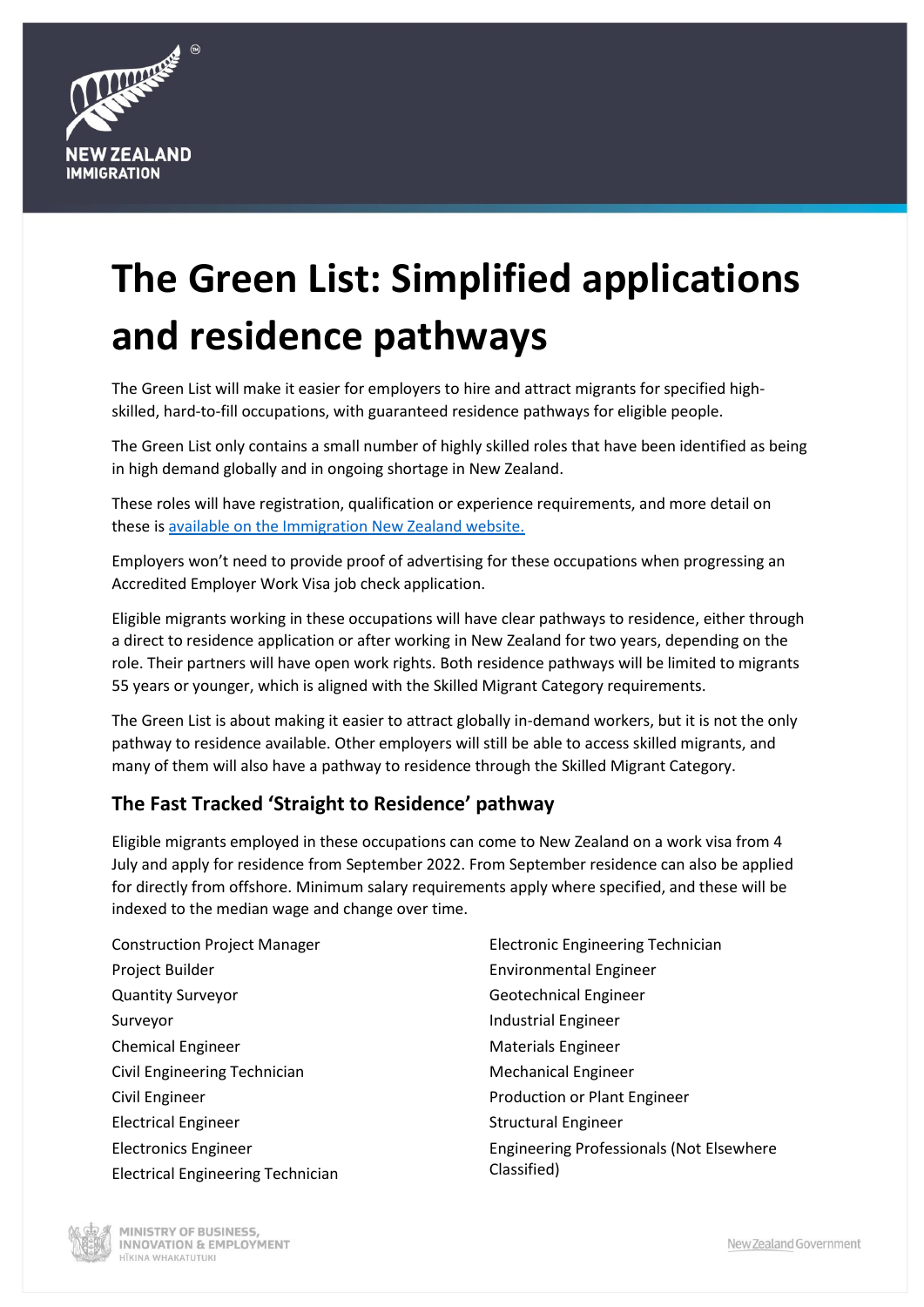

- Telecommunications Engineers Telecommunications Network Engineers General Practitioner Anaesthetist Psychiatrist Specialist Physicians Not Elsewhere Classified Surgeons (Including General Surgeons Cardiothoracic Surgeon Neurosurgeon Orthopaedic Surgeon Otorhinolaryngologist Urologist And Vascular Surgeon) Other Medical Practitioners (Including Dermatologist Obstetrician And Gynaecologist Ophthalmologist Diagnostic And Interventional Radiologist And Radiation Oncologist) **Orthoptist** Veterinarian
	- Resident Medical Officer Medical Laboratory Scientist Clinical Psychologists & Psychologists Physicist (Medical) Other Spatial Scientist Environmental Research Scientist Food Technologist ICT Managers (\$120,000) Software Engineer (\$120,000) ICT Security Specialist (\$120,000) Multimedia Specialists (\$95,000)

## **The Work to Residence pathway**

Eligible migrants in these occupations can apply for residence after two years:

Anaesthetic Technician Medical Laboratory Technician Medical Imaging Technologist Medical Radiation Therapist Occupational Therapist Sonographer Podiatrist Audiologist All Registered Nurses (including but not limited to Aged Care)

Midwife Teachers - Secondary with specialisations and registered ECE Automotive Electrician Diesel Motor Mechanic (including Heavy Vehicle Inspector) Electrician (General) –registered Plumber – registered Dairy Farm Managers

Migrants paid at least twice the median wage in other roles can also apply for residence after two years.

## **Questions and Answers**

#### **Is the Green List the same as the current skills shortage lists?**

The Green List is shorter and more focussed than the Regional Skills Shortage List. Many (but not all) of the roles on the Long-Term Skills Shortage List are on the Green List.